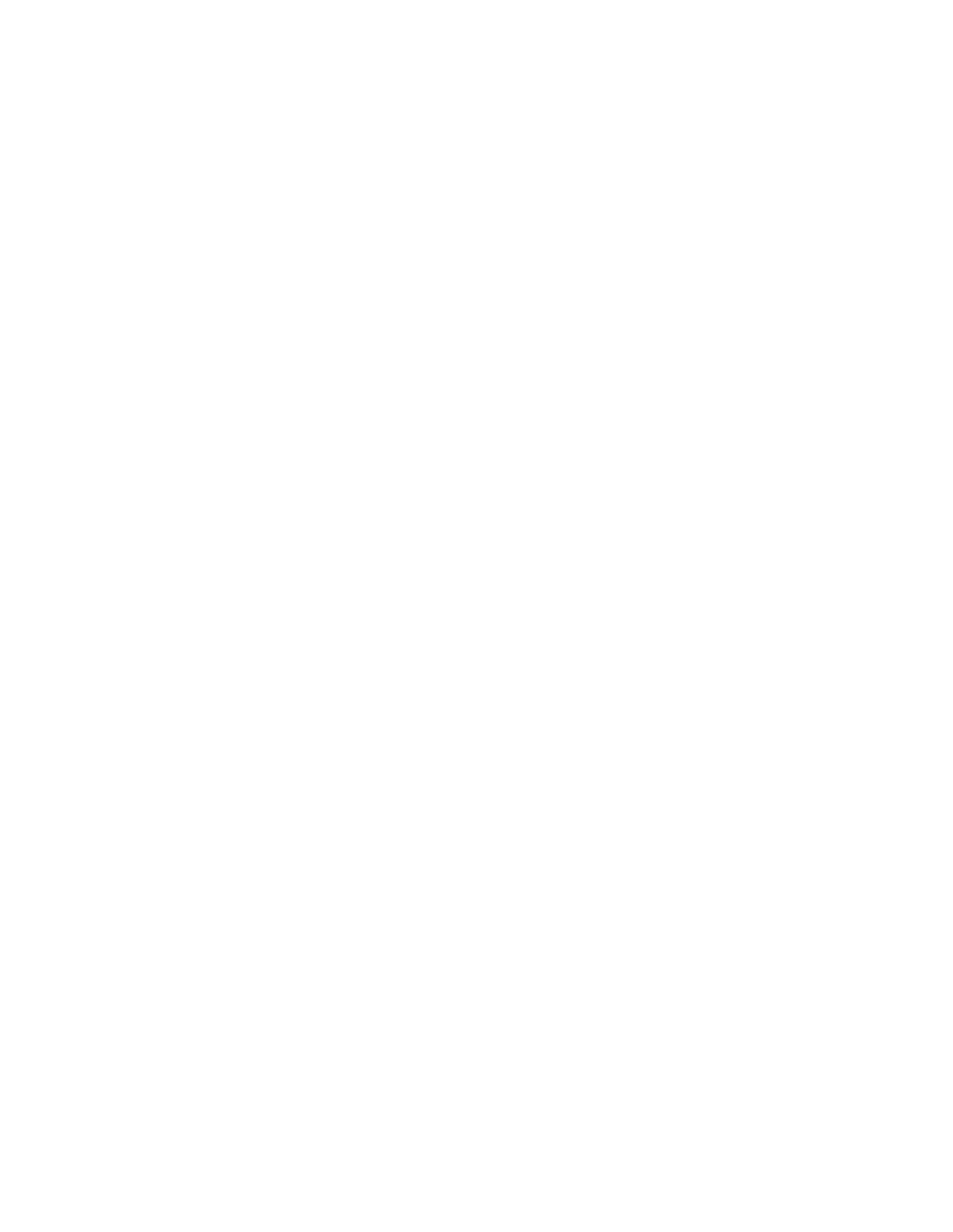

# **Participatory forest planning and multiple criteria decision analysis (MCDA)**

Eva-Maria Nordström Ljusk Ola Eriksson Department of Forest Resource Management Swedish University of Agricultural Sciences, Umeå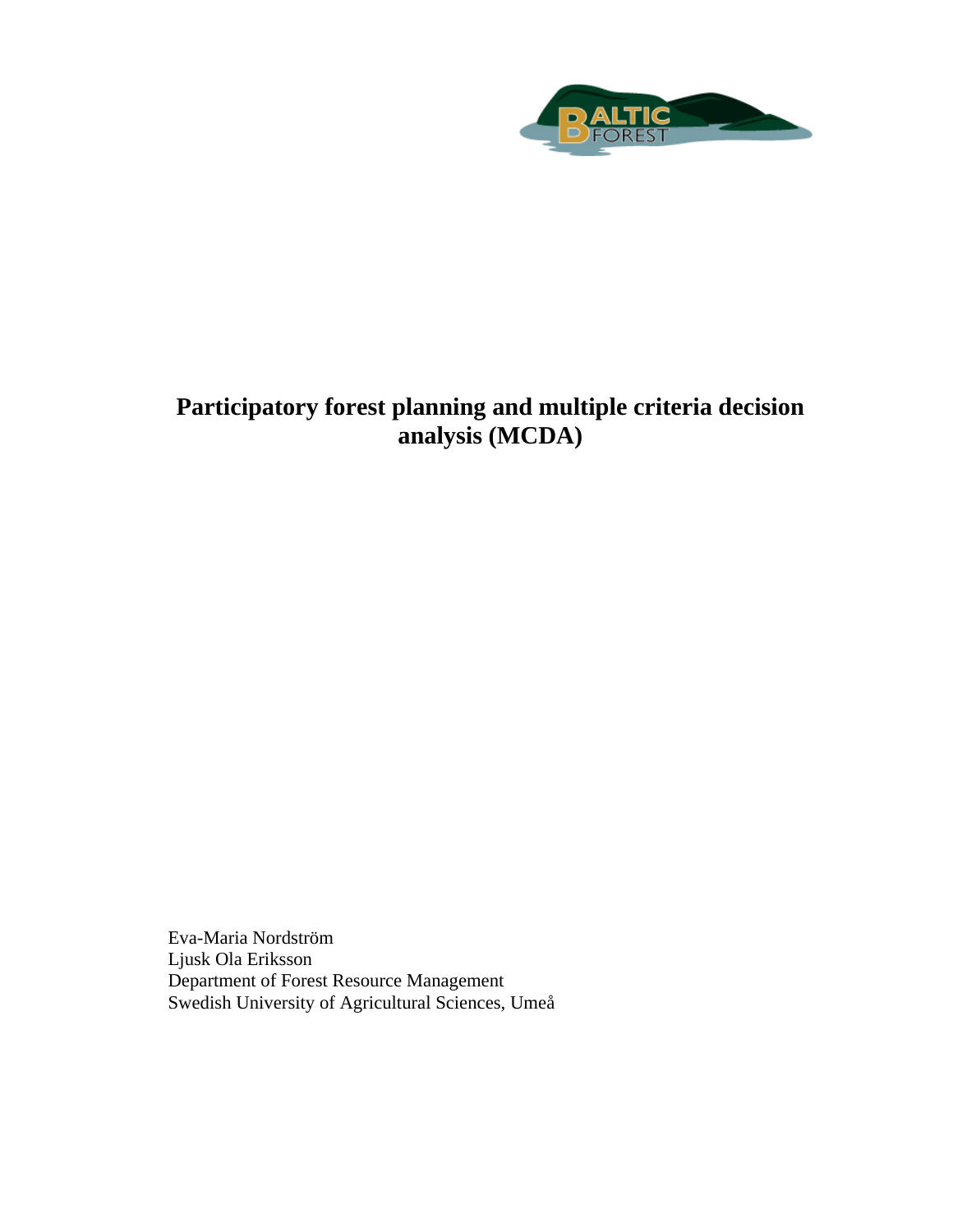# **Preface**

This paper is written on behalf of the Baltic Forest project ([www.balticforest.net](http://www.balticforest.net/)). It is based on work conducted in a larger project, "Konflikthantering i skogar med hög nyttjandetäthet" (Conflict management in intensely utilised forest areas) (Nordström  $2007$ ).

Eva-Maria Nordström Ljusk Ola Eriksson

Umeå 15 December 2007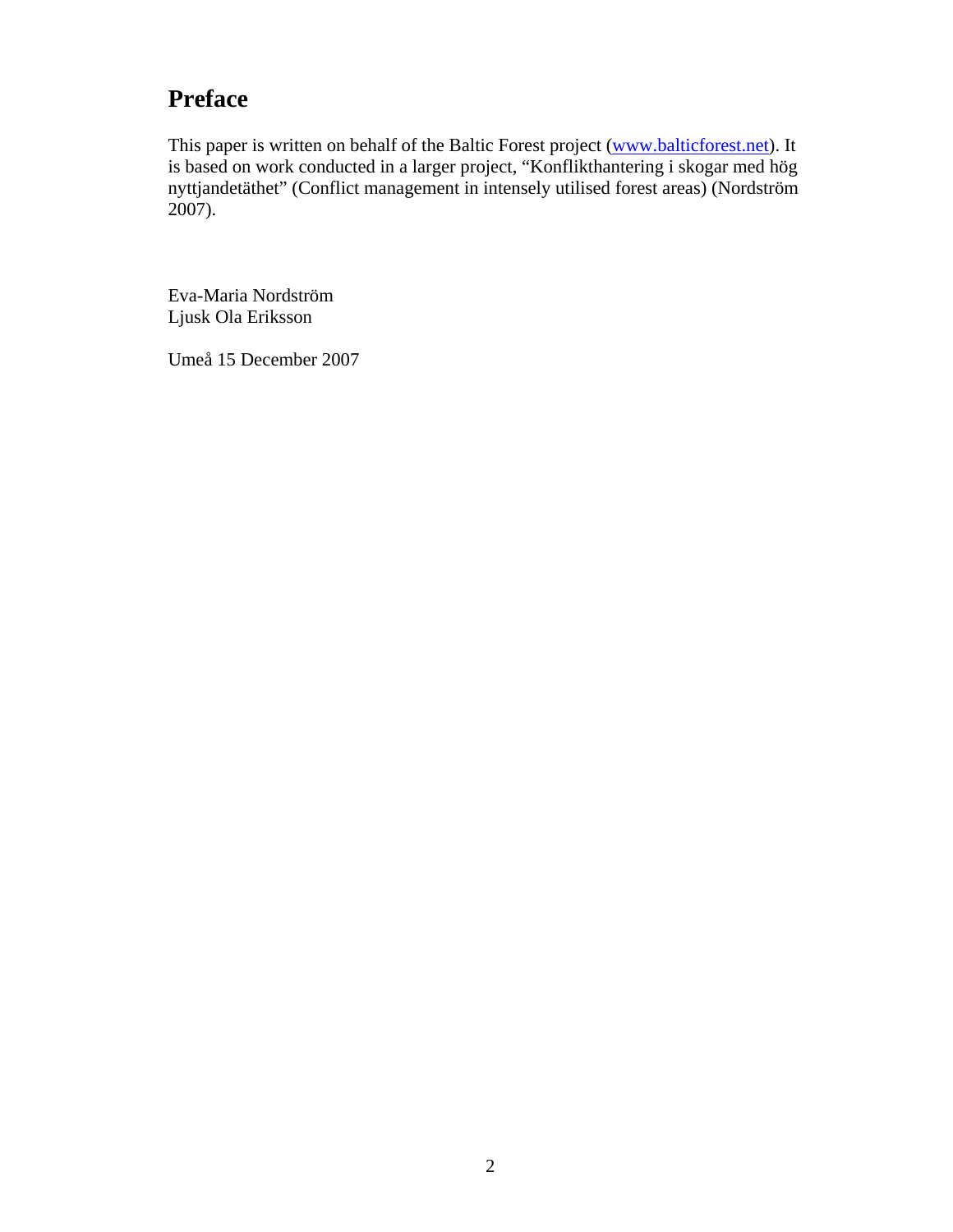# **Table of contents**

| 2. |                                                                      |  |  |
|----|----------------------------------------------------------------------|--|--|
|    |                                                                      |  |  |
|    |                                                                      |  |  |
|    |                                                                      |  |  |
|    |                                                                      |  |  |
|    |                                                                      |  |  |
|    |                                                                      |  |  |
|    | 4. A review of MCDA case studies in participatory forest planning 11 |  |  |
| 5. |                                                                      |  |  |
|    |                                                                      |  |  |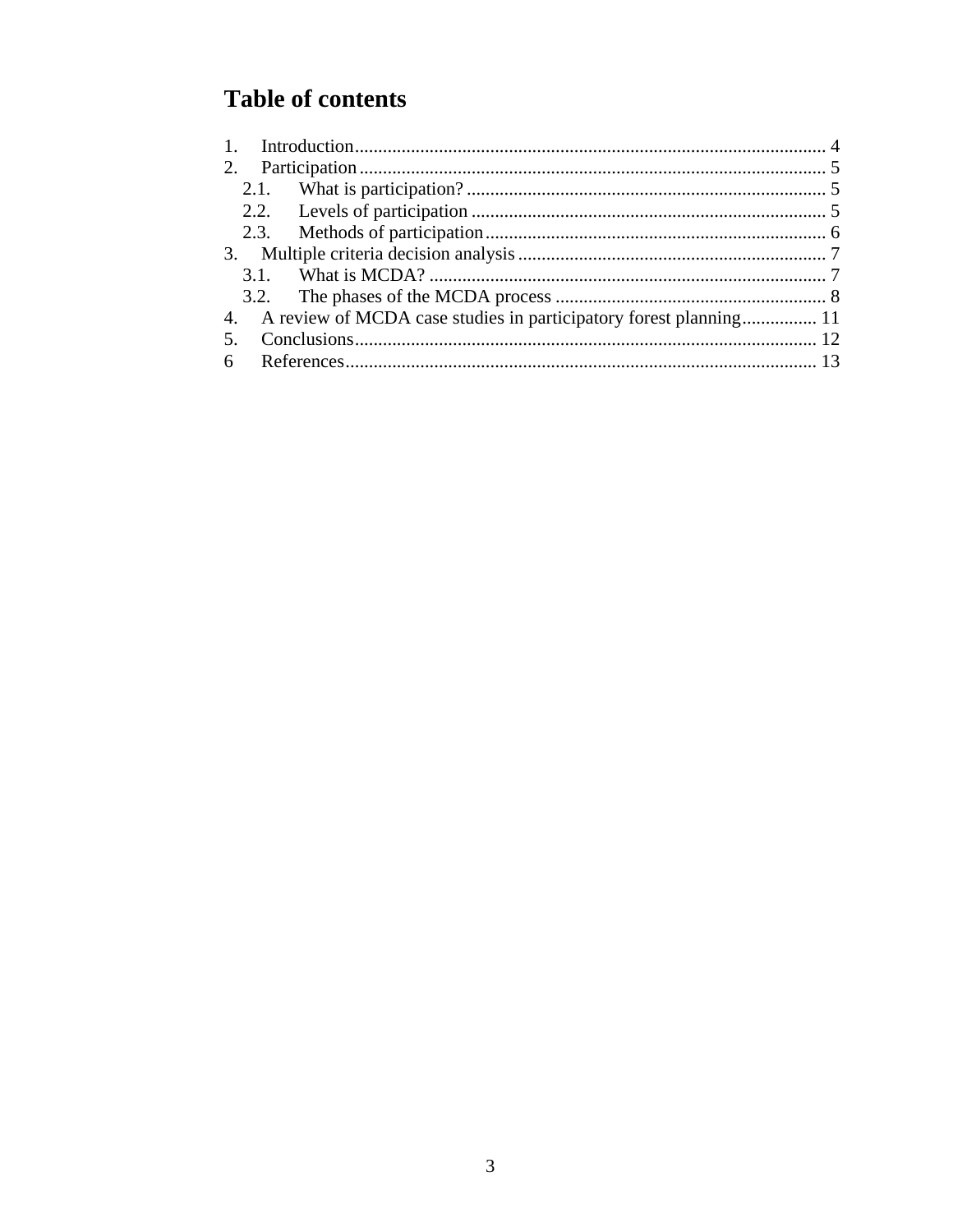## <span id="page-5-0"></span>**1 Introduction**

With the industrial revolution, the human utilization of the forest took a new turn as wood became a commercial product (Östlund & Zackrisson 2000). Since then, economical considerations have pervaded the public perspective on forest and forestry. However, the awareness of the need for sustainability in the use of the forest resource has also grown, and during the last decades other values have entered the discussion and the practice of forestry. Today, sustainable forest management (SFM) where economical, ecological and social values are all satisfied, is a core element in the development of acceptable forest management practices.

Public participation is strongly related to SFM. In some industrialized countries, e.g. Canada, demands for participation in natural resource management have subsequently been incorporated into the legislation (Chambers and Beckley 2003), but in most countries there is no legal demand for participation. In Sweden for example, the only demand for participation in the Forestry Act is consultation before clear cutting in certain areas of reindeer herding. Forest certification, which is now covering extensive areas in several countries, plays an interesting role in the promotion of SFM. However, its main purpose is not public participation and the integration of social values into forestry (Angelstam et al. 2004). Internationally, there is the Aarhus Convention on Access to Information, Public Participation in Decision Making and Access to Justice in Environmental Matters. This convention has been ratified by Sweden amongst other countries, but it is difficult to make a strict interpretation of it. New approaches and methods are obviously needed in forest management planning to incorporate forest values other than timber production and to help solve conflicts of interest. There have been some attempts made by different types of projects. The Canadian Model Forest concept promotes participation in the work for SFM, and has been tried out in Sweden in the Vilhelmina Model Forest project (Svensson et al. 2004). Some of the LIFE projects sponsored by the European Union are also applications of participation with SFM as the objective; the project "Local Participation in Sustainable Forest Management based on Landscape Analysis" is a Swedish example of a LIFE project sponsored by the European Union ([http://www.svo.se/minskog/templates/svo\\_se\\_vanlig.asp?id=8001,](http://www.svo.se/minskog/templates/svo_se_vanlig.asp?id=8001) 2007-01-12).

A potentially powerful tool in the work for sustainable forest management (SFM) and participation is multiple criteria decision analysis (MCDA), an approach which can make it possible to handle complex decision situations involving conflicting interests and several stakeholders.

The purpose of this paper is to clarify concepts related to participation and present methods that are applicable in participatory planning. More specifically the following questions will be dealt with:

- What is meant by participation? What methods and techniques are available to participatory planning processes?
- What is MCDA and what phases do this approach require?

In order to illuminate the state of art of participatory planning in forestry, an analysis of a number of case studies is presented.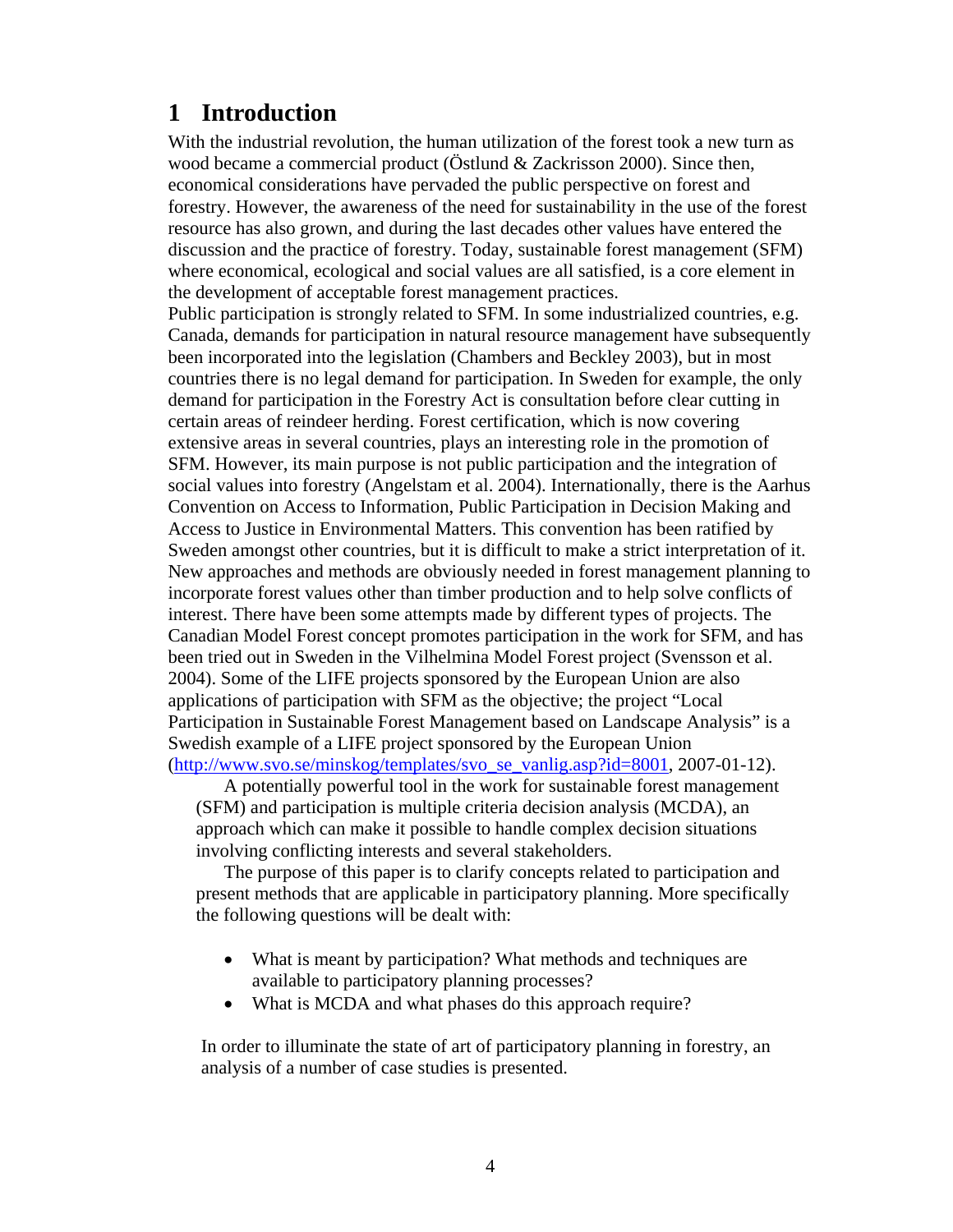# <span id="page-6-0"></span>**2 Participation**

### **2.1 What is participation?**

Running metres have been written about participation in different areas of application, in different forms, and under different names such as "participatory" or "collaborative planning" or "public involvement". In case studies of participatory methods in areas like natural resource management and planning, this central term often lack a clear definition, even in scientific papers.

Existing definitions of participation often imply that participation is some kind of process; of communication, of decision making, of social change, or all of this simultaneously. This process involves actors, denoted respectively *people*, *those with legitimate interests*, *stakeholders*, and *have-not citizens*. Implicitly, these actors are not those that have the ultimate power over decisions and resources.

The use of the expressions *those with legitimate interests* and *stakeholders* convey the idea that there are those with the right to participate and a notion that it might be in the opponent's power to set the rules for this. Who is a stakeholder is a basic participatory question. One standpoint is that everyone who is concerned, or affected, by or can contribute to the decision at hand is a stakeholder (Hunter & Bird 1997, Anon. 1996). Another standpoint is formed by the idea of public and citizen participation, and indicating that for democratic reasons, all citizens should have influence on the decision making.

There can be many reasons for undertaking a participatory process; these reasons may well influence who should participate. Basically, the purpose is either goal or process oriented; that is, participation can be used as a means to reach an end or it can be considered as an end in itself (Buchy and Hoverman 2000). The motive for using participation as a means to an end is often an expectation of effectiveness and facilitation of the implementation of decisions. If people that will be affected by consequences of a decision have participated in the process of decision making, they are hopefully motivated to support the decision.

Incentives for considering participation as an end in itself can be a notion of ethics and subtler, long-term motives. The participatory process ideally turns into a social learning process, which may lead to redistribution of power between the participants. Such a process generally demands a higher level of participation than a goal oriented participatory process.

### **2.2 Levels of participation**

The power relationship between the participants is a very important aspect of participation. "Power" is here used in the sense of having control over resources and decision making. A participatory situation where it is unclear what impact the process will have on the final decision will give rise to misunderstandings, disappointed stakeholders and future mistrust. As a decision maker it is crucial to be explicit about the power relations in order to preserve credibility in the long run.

The level of participation indicates to what extent the participants have the possibility of influencing the outcome of the process and the process *per se*. It also tells something about the relationship between the participants; how power is distributed and what the intention with the process is.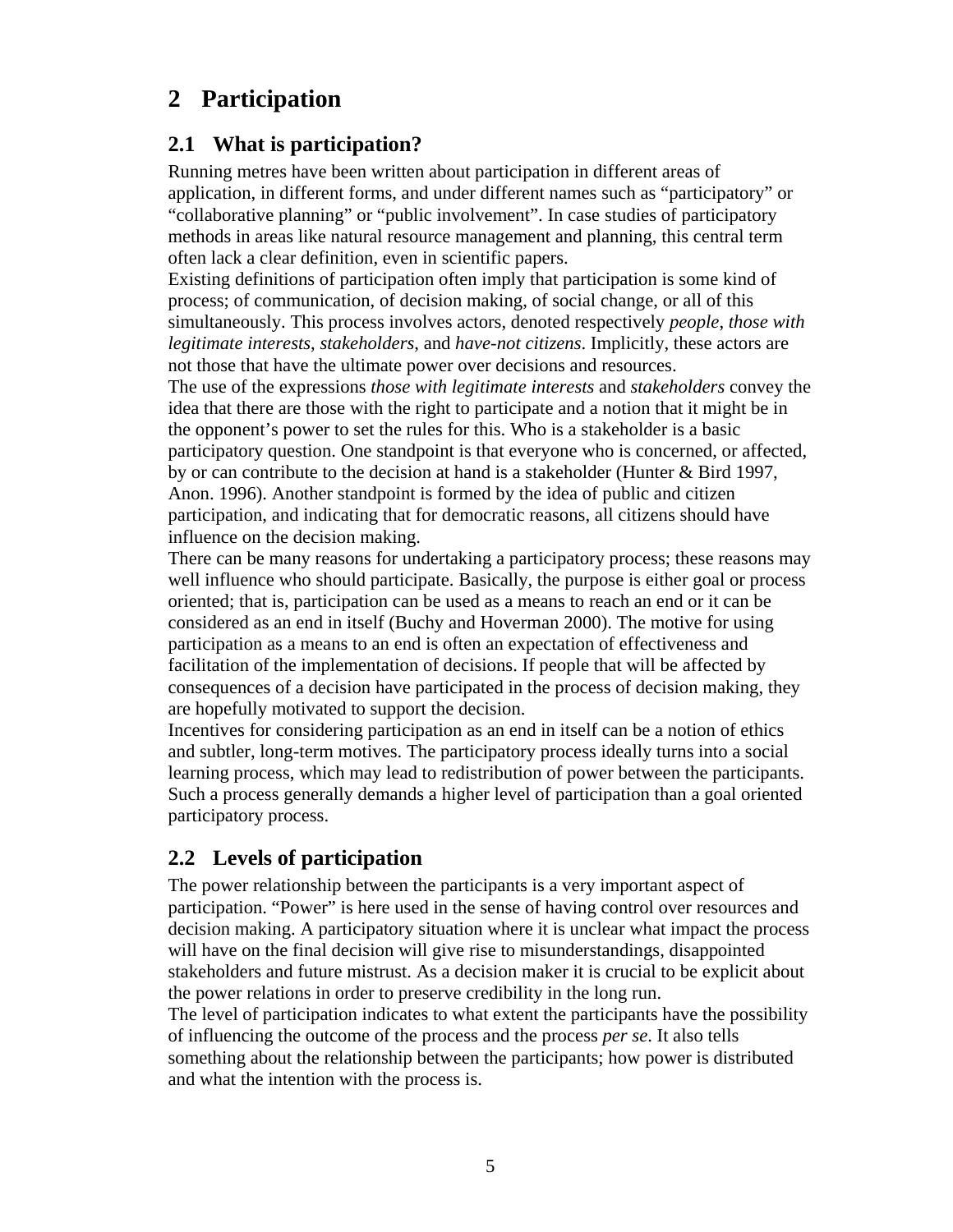<span id="page-7-0"></span>The spectrum of participation is often modeled as a ladder where the rungs represent the different levels of participation. Several "ladders of participation", with a different number of steps and thus different levels of detail, have been suggested (see Arnstein 1969, Berkes 1994, Campbell 1996, Creighton 1986 in Priscoli 1997, IAP2 2003a, Sandström 2004, Wilcox 1994). Many of the models are modifications of the ladder of citizen participation, which Sherry R. Arnstein constructed in 1969. A simplified version of Arnstein's ladder is published by the International Association of Public Participation (IAP2 2003a) (table 1). This model is made as a tool for classification and analysis of participation while Arnstein's ladder was intended as a political critique.

| Level          | <b>Public participation goal</b>                             | Promise to the public                              |
|----------------|--------------------------------------------------------------|----------------------------------------------------|
| 5<br>Empower   | To place final decision-making in the<br>hands of the public | We will implement what you decide.                 |
| 4              | To partner with the public in each                           | We will look to you for direct advice and          |
| Collaborate    | aspect of the decision including the                         | innovation in formulating solutions and            |
|                | development of alternatives and                              | incorporate your advice and recommendations        |
|                | identification of the preferred                              | into the decisions to the maximum extent           |
|                | solution                                                     | possible.                                          |
| 3              | To work directly with the public                             | We will work with you to ensure that your          |
| Involve        | throughout the process to ensure                             | concerns and aspirations are directly reflected in |
|                | public issues and concerns are                               | the alternatives developed and provide feedback    |
|                | consistently understood and                                  | on how public input influenced the decision.       |
|                | considered                                                   |                                                    |
| $\mathfrak{D}$ | To obtain public feedback on                                 | We will keep you informed, listen to and           |
| Consult        | analysis, alternatives and/or                                | acknowledge concerns and aspirations, and          |
|                | decisions                                                    | provide feedback on how public input               |
|                |                                                              | influenced the decision.                           |
|                | To provide the public with balanced                          | We will keep you informed                          |
| Inform         | and objective information to assist                          |                                                    |
|                | them in understanding of problems,                           |                                                    |
|                | alternatives and/or solutions                                |                                                    |

*Table 1. IAP2's Public Participation Spectrum (IAP2 2003a)*

#### **2.3 Methods of participation**

The level of participation is linked to how the participatory process is conducted; it is appropriate to use the participatory ladder as the starting point for the choice of a participatory method. The method used will to some extent direct the participatory process; what you get out will be in proportion to what you put in. The method should agree with the intended level of participation in order to be sufficient and efficient. In table 2 are examples of suitable participatory techniques listed according to the level of participation; for a more detailed review of methods, see e.g. IAP2 2003b, Sidaway 2005, Wilcox 1994.

Both the method and level of participation should of course be adapted to the nature of the issue at hand. Does the question concern a lot of people and require extensive participation? Is the question "hot" — could it be expected to give rise to conflict or has it already done so? Is there a deadline for the decision and thus for the participatory process? And, of course, how much money can be spent on the process?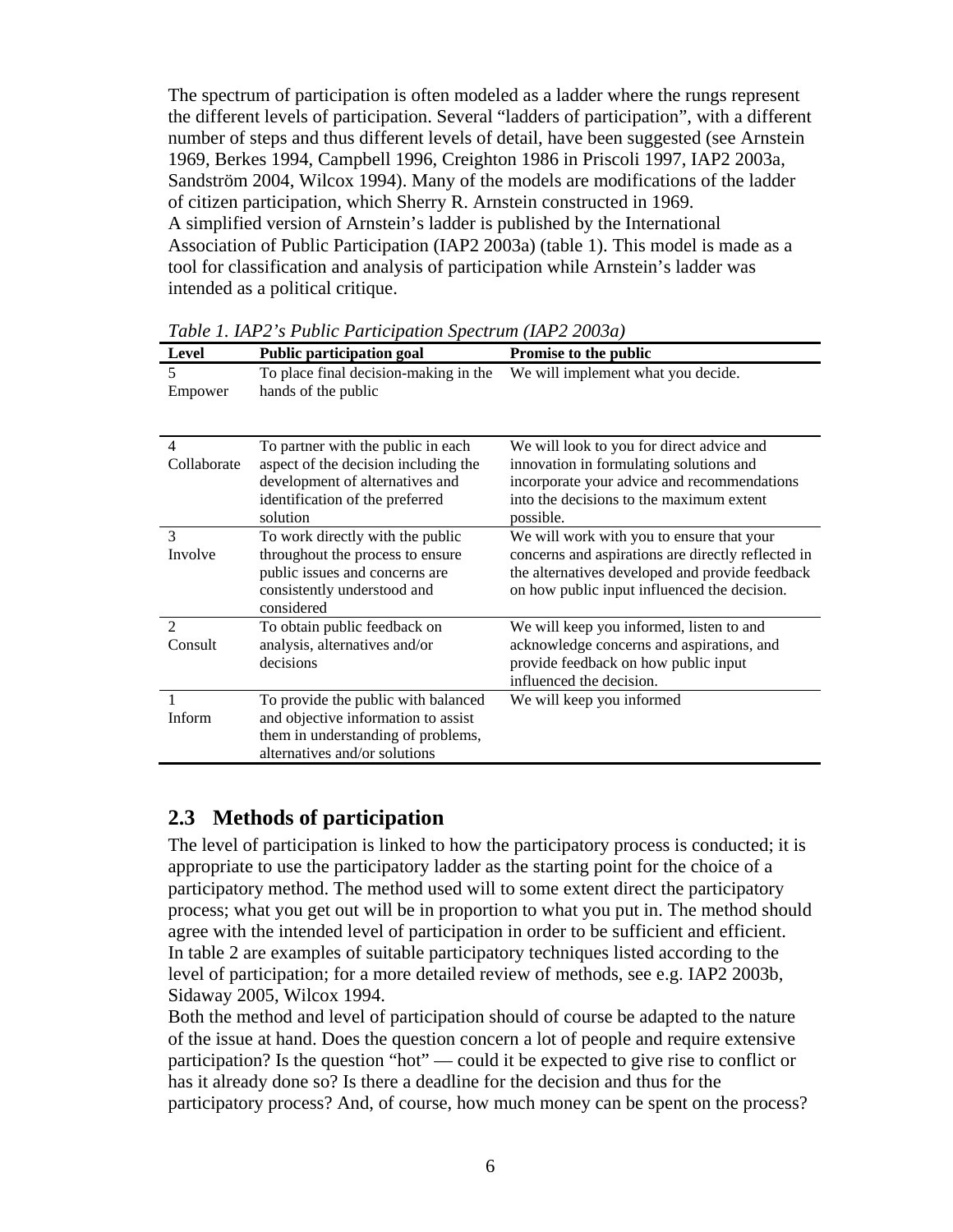<span id="page-8-0"></span>

| Level of<br>participation | Techniques to consider,<br>IAP2 2003b | Techniques to consider, based on Sidaway 2005  |
|---------------------------|---------------------------------------|------------------------------------------------|
| 5. Empower                | Citizen juries                        | Grants                                         |
|                           | <b>Ballots</b>                        | Advice                                         |
|                           | Delegated decisions                   | Visioning workshops: Planning for Real         |
|                           |                                       | Participatory appraisal                        |
|                           |                                       | Site visits                                    |
|                           |                                       | Development trusts                             |
| 4. Collaborate            | Citizen Advisory                      | Joint working groups                           |
|                           | Committees                            | Advisory groups                                |
|                           | Consensus building                    | Team building                                  |
|                           | Participatory decision                | Facilitated (visioning) workshops              |
|                           | making                                |                                                |
| 3. Involve                | Workshops                             | Facilitated workshops: brainstorming consensus |
|                           | Deliberate polling                    | building and action planning                   |
|                           |                                       | Face-to-face meetings                          |
|                           |                                       | <b>Interviews</b>                              |
| 2. Consult                | Public comment                        | Meetings and interviews                        |
|                           | Focus groups                          | Staffed exhibits                               |
|                           | Surveys                               | Reports                                        |
|                           | Public meetings                       | Social surveys                                 |
|                           |                                       | Consultative committees                        |
|                           |                                       | Forums and panels                              |
|                           |                                       | Participatory appraisal                        |
|                           |                                       | Telephone hotlines                             |
| 1. Inform                 | Fact sheets                           | Press releases and briefings                   |
|                           | Web sites                             | Reports                                        |
|                           | Open houses                           | Fact sheets and brochures                      |
|                           |                                       | Exhibits                                       |
|                           |                                       | Presentations at public meetings               |
|                           |                                       | Advertising                                    |
|                           |                                       | Websites                                       |

*Table 2. The range of participatory techniques (Sidaway 2005, IAP2 2003b)*

### **3 Multiple criteria decision analysis**

#### **3.1 What is MCDA?**

Multiple criteria decision analysis (MCDA) is, in a technical and more restricted perspective, a set of techniques that can be used in decision situations with a range of different and conflicting interests. In a wider perspective MCDA is rather an approach, with the purpose to support "planning and decision processes by providing a framework for collecting, storing, and processing all relevant information" (Lahdelma et al. 2000). With this view, MCDA is not merely a technique, but a way of thinking about and structure a problem. Belton and Stewart (2002) share this viewpoint, and add other aspects by defining MCDA as "an umbrella term to describe a collection of formal approaches which seek to take explicit account of multiple criteria in helping individuals or groups explore decisions that matter." That it is a question of multiple criteria is obvious from the term itself, but here it is stated that it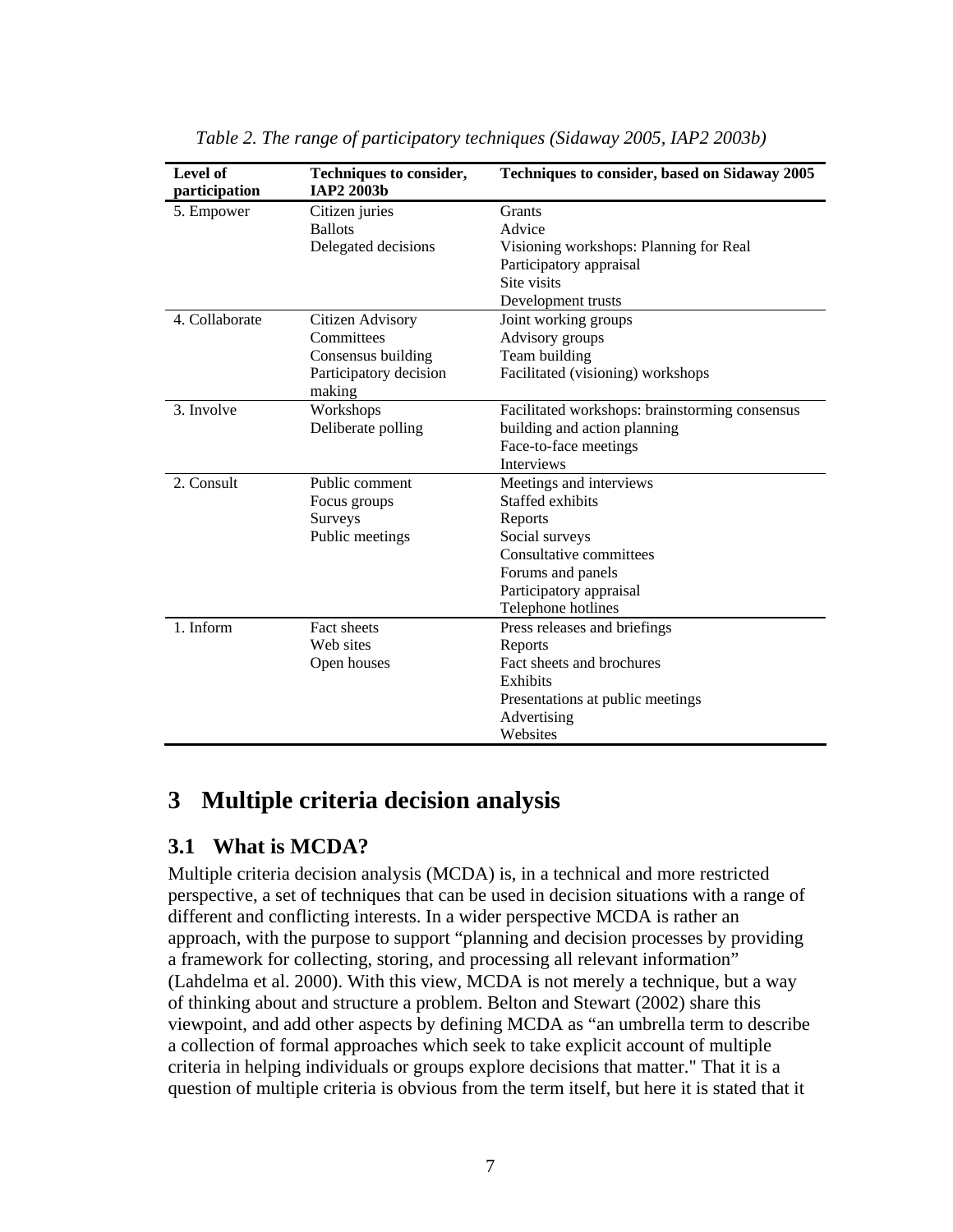<span id="page-9-0"></span>can involve interests of both individuals and groups. Another notable point is that MCDA concerns "decisions that matter"; that is, the problem in matter is of such a complex nature regarding conflicting criteria or/and stakeholder preferences that ordinary, unstructured decision-making is insufficient to find a solution. In this paper the view is taken of MCDA as an approach and a structured process. Also, MCDA is viewed in a multi-stakeholder context, as a means for solving interpersonal conflicts of interests. In the literature, MCDA as a term is used synonymously with multiple criteria decision making (MCDM), multiple criteria decision support (MCDS) and multiple criteria analysis/aid (MCA). Here, the term MCDA will be used throughout and be regarded as interchangeable with the other terms.

#### **3.2 The phases of the MCDA process**

The process of MCDA can take many different forms and paths. In order to get an overview, a structured mapping of the different phases of the process is required. In the literature, there are different suggestions as to which the elements are and how they are arranged to form the MCDA process (Ananda & Herath 2003b, Belton & Stewart 2002, Kouplevatskaya-Yunusova & Buttoud 2006, Lahdelma et al. 2000, Maness & Farrell 2004). In this paper, six key phases of the MCDA process have been identified: stakeholder analysis, definition and structuring of objectives and criteria, the articulation of preferences, analysis and development of alternative solutions, evaluation of alternative solutions, and making the final decision (figure 1).

#### • **Stakeholder analysis**

The purpose of the stakeholder analysis is to identify all potential stakeholders. The decision maker or the initiator of the participatory process could start by answering questions about who is concerned by the issue in question; who will benefit and who will feel negative effects. There might be people with legal rights to participate, people with a special knowledge of the issue, or people in general that want to contribute to the discussion. The already recognized stakeholders can possibly add other, previously unidentified stakeholders to the list. The stakeholders are often grouped according to common interests, so that several individuals or representatives with similar interests are considered as a stakeholder group.

#### • **Definition and structuring of objectives and criteria**

At the heart of the MCDA process lies the procedure of defining and structuring the decision problem. Overall objectives must be defined and broken down into appropriate and operational criteria. This is a decisive point as it will influence the perspective and most probably the outcome of the MCDA process; the choice of objectives and criteria will direct and possibly restrict the alignment of solutions.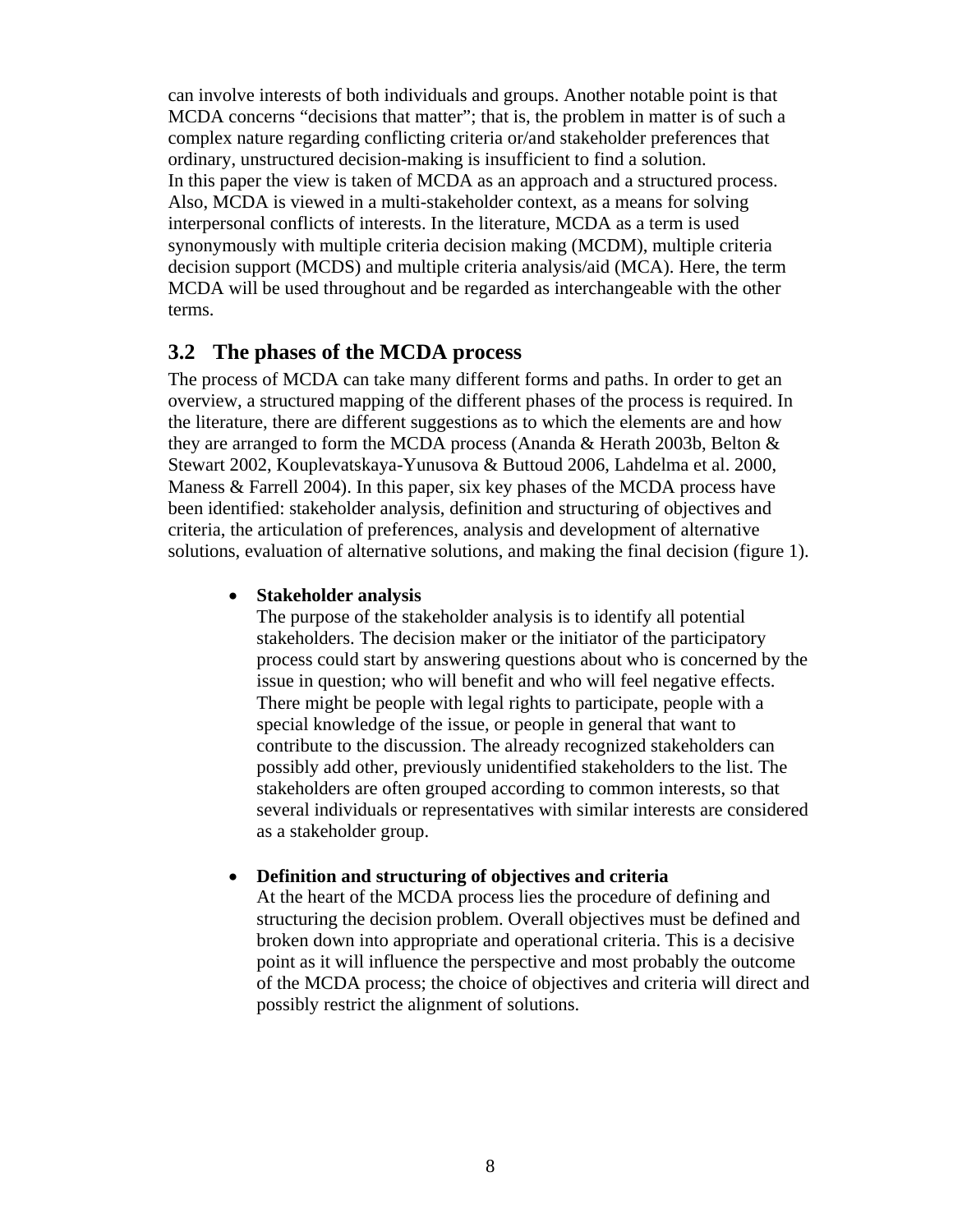

*Figure 1. A schematic description of the MCDA process.* 

#### • **Articulation of preferences**

A structured articulation of preferences usually takes place after the problem structuring procedure. The way preferences are extracted and modeled varies between the different techniques, but the basic principle is that the different criteria are ranked, weighted or given values. In cases where the problem consists in choosing from a set of alternative solutions, preference information regarding the different alternatives can be collected.

Belton and Stewart (2002) classified the MCDA methods into three different categories, based on the way the preferences are modeled. The categories are value measurement models; goal, aspiration or reference level models; and outranking models. These three types of models are suitable in different situations, depending on what kind of preference information that is available and the nature of the decision problem to be solved (Mendoza and Martins 2006).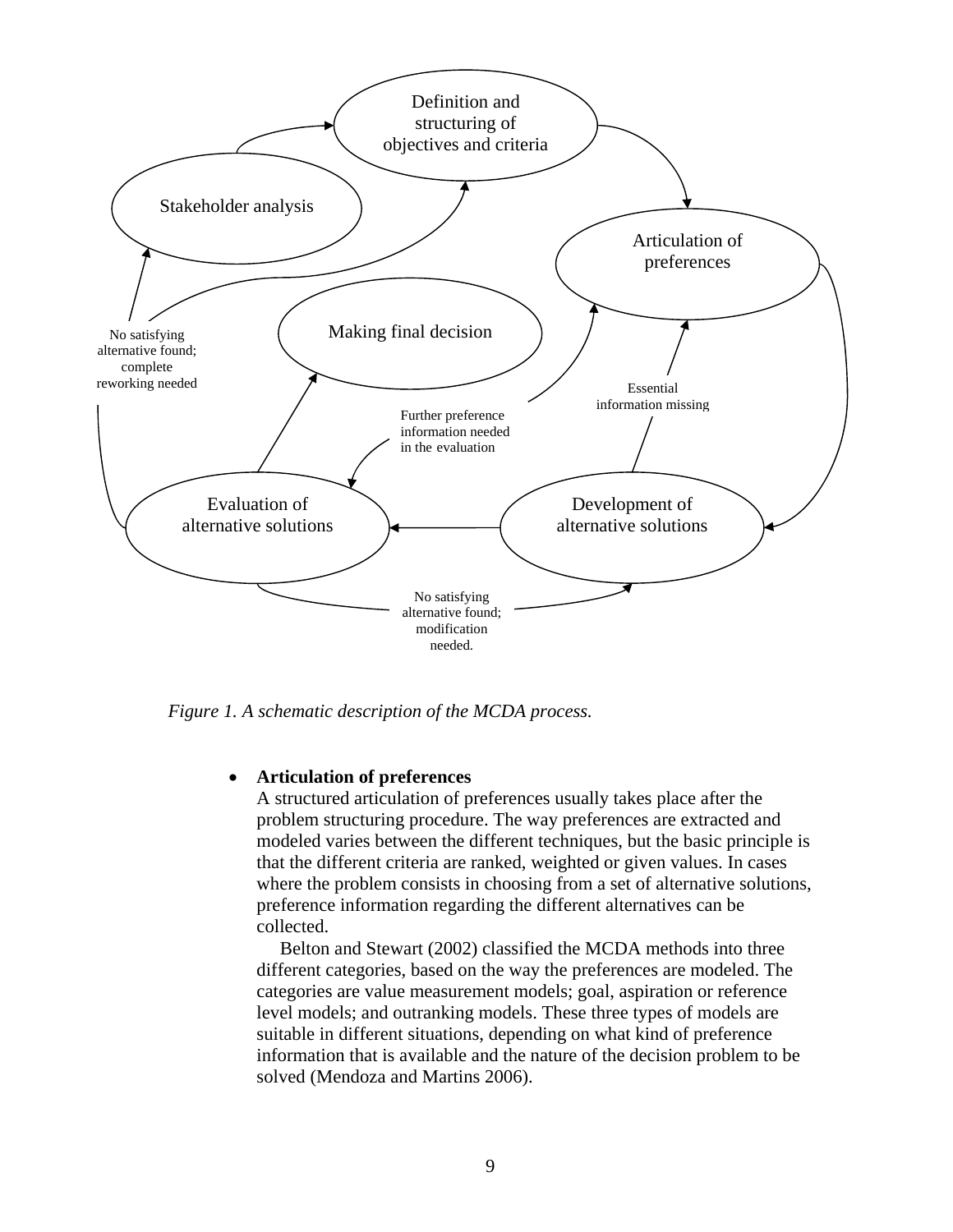#### • **Development of alternative solutions**

In the classic MCDA problem a set of alternatives is given and the task is to choose from these (Belton & Stewart 2002). There are however situations where the starting point is a continuum of possible combinations where no alternatives exist from the beginning. One of the potential strengths of MCDA actually lies in being an instrument in this kind of situation, to be used to identify a set of feasible alternatives with preference information as a basis.

#### • **Evaluation of alternative solutions**

The different alternative solutions are evaluated before decision making. If the alternatives are given from the beginning, it is in this phase of the process the preference information is used. If alternatives are developed during the MCDA process, it might be necessary to collect new preference information regarding the alternatives before the evaluation.

#### • **Making final decision**

The main purpose of an MCDA process is to make a thorough analysis of the issue at hand and form a basis for a sound decision. However, to expect MCDA to produce the ultimate and perfect solution to a problem would be a mistake. The final choice must always be made by the decision maker(s) or, in the case of an empowerment process, by the participants, but with a well-built process that choice can be made much easier.

These phases of the MCDA process are put in a sequence according to the design of the individual process. In some cases one or more phases are omitted from the process, and sometimes phases are repeated to form an iterative process. In a multiple-stakeholder situation, participation can occur to different extent in these phases of the MCDA process. According to the description of the IAP2 Public Participation Spectrum (table 1), a process where participation actually takes place in every phase would be an empowerment process. If every phase but the decision making is participatory, it could be called a collaborative process. In an involvement process participation takes place in the articulation of preferences and possibly also in the evaluation of alternatives, while a consultative process implicates some degree of participation in the articulation of preferences. An informative process does not include participation in any of the phases.

One of the reasons for forming and using a classification of this kind is to solve the meta-MCDA problem of which kind of MCDA process to choose in a particular situation.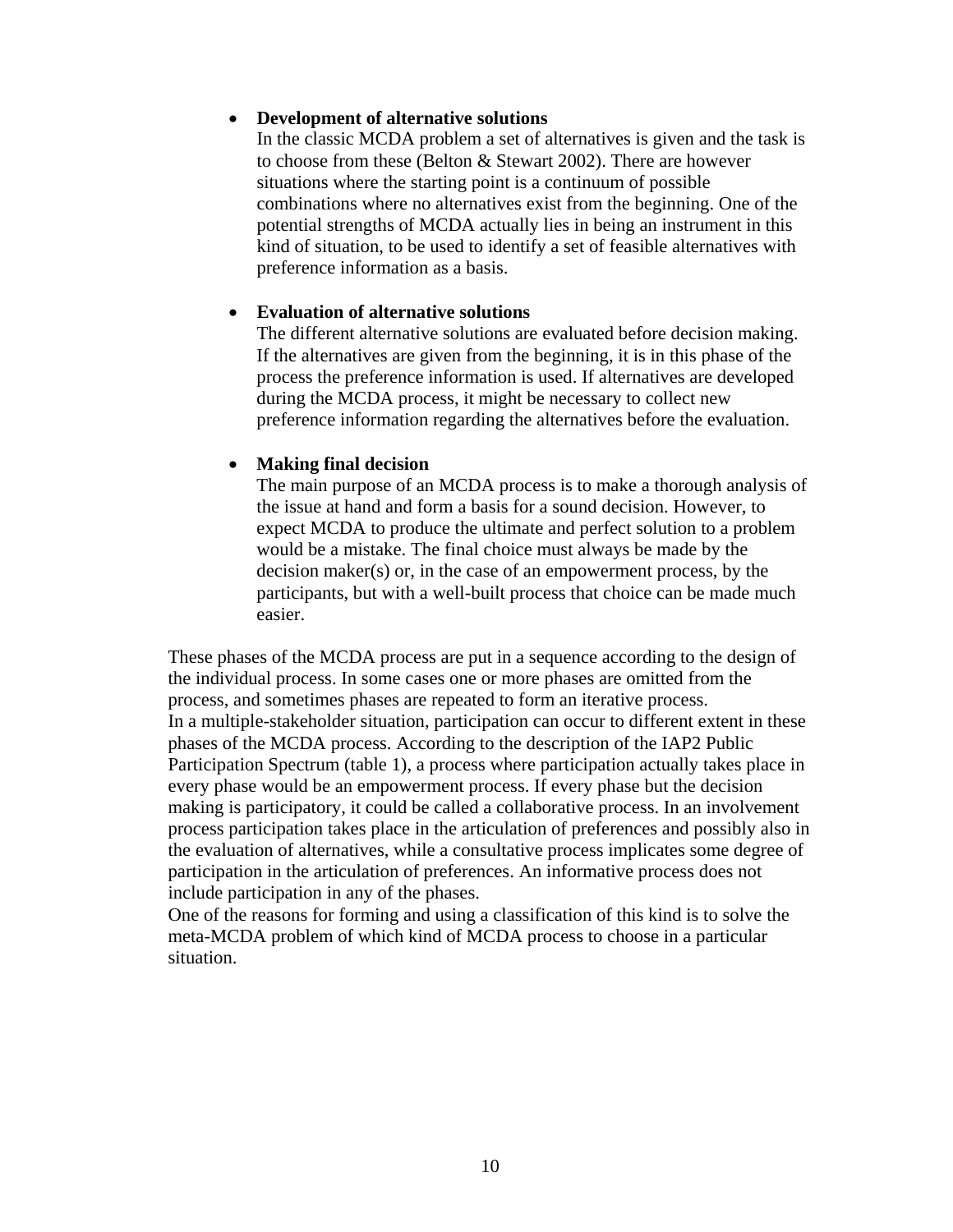### <span id="page-12-0"></span>**4 A review of MCDA case studies in participatory forest planning**

A search for case studies on MCDA in participatory forest management planning was made in October 2006, using the web-based search engine ISI Web of Knowledge<sup>SM</sup> (Nordström 2007). The automated search was complemented with a manual search and all articles concerning case studies of participatory forest management planning in industrial countries was regarded as relevant to this review. The case studies were considered participatory if participation took place at least on the consultation level and were required to concern actual real world cases in the sense that the forest data pertain to existing areas and factual stakeholders are involved. The automatic and manual search resulted in eleven papers that fulfil the criteria that were set up. The case studies are located in Australia, Canada, Finland and the USA, respectively, and as much as six of the studies have their origin in Finland. The areas concerned in the studies are mostly on the landscape level, as large as 4 million hectares. The smallest area is a single property of 128 hectares.

A noticeable feature is that the majority of the case studies are not iterative processes. The stakeholders have given their preferences at one stage, but the process has not involved feedback and a possibility to adjust the preferences according to the new knowledge and perspective the process might have brought on. In only three cases can truly be called iterative in this sense. The pattern for the level of participation is similar; the two parameters seem to be related.

The level of participation each case was assessed according to IAP2's Public Participation Spectrum (IAP2 2003a). In all cases participation is employed in the articulation of preferences, which must be a basic condition for a process to be called participatory. The occurrence of participation in the other phases of the process is rather scattered between the studies; e.g. participation only takes place in one case of stakeholder analysis and problem definition and structuring, respectively. There is only one case where participation reaches the level of collaboration, three cases of involvement, and the rest are judged to be cases of consultation.

With one exception all the non-iterative cases are on the consultation level of the participatory ladder, and the three iterative cases are cases of involvement. The first type of case, non-iterative and on the consultation level, is "the ordinary case" in this review. The common trait is that participation mainly takes place in the collection of stakeholder preferences. The ordinary case only demands consultation; the participation doesn't have to reach a higher level in this type of case. The other type of case, which is iterative and on the involvement level, could be called "the participatory case", since stakeholders have the possibility of influencing the outcome to a greater extent as they are actually involved in the development of alternatives. The communication in that kind of process is a dialogue, rather than a questioning about preferences. The purpose with using an iterative process is to get this dialogue and use the ideas, knowledge and support of the stakeholders. To get a process like this the participation should be at least on the involvement level. In this review, the highest level of participation is reached in the outsider case, which is on the collaboration level since the stakeholders actually had a say in the final decision. Though, according to Arnstein's ladder of participation, none of the cases could in fact be regarded as truly participatory since power is not really redistributed in these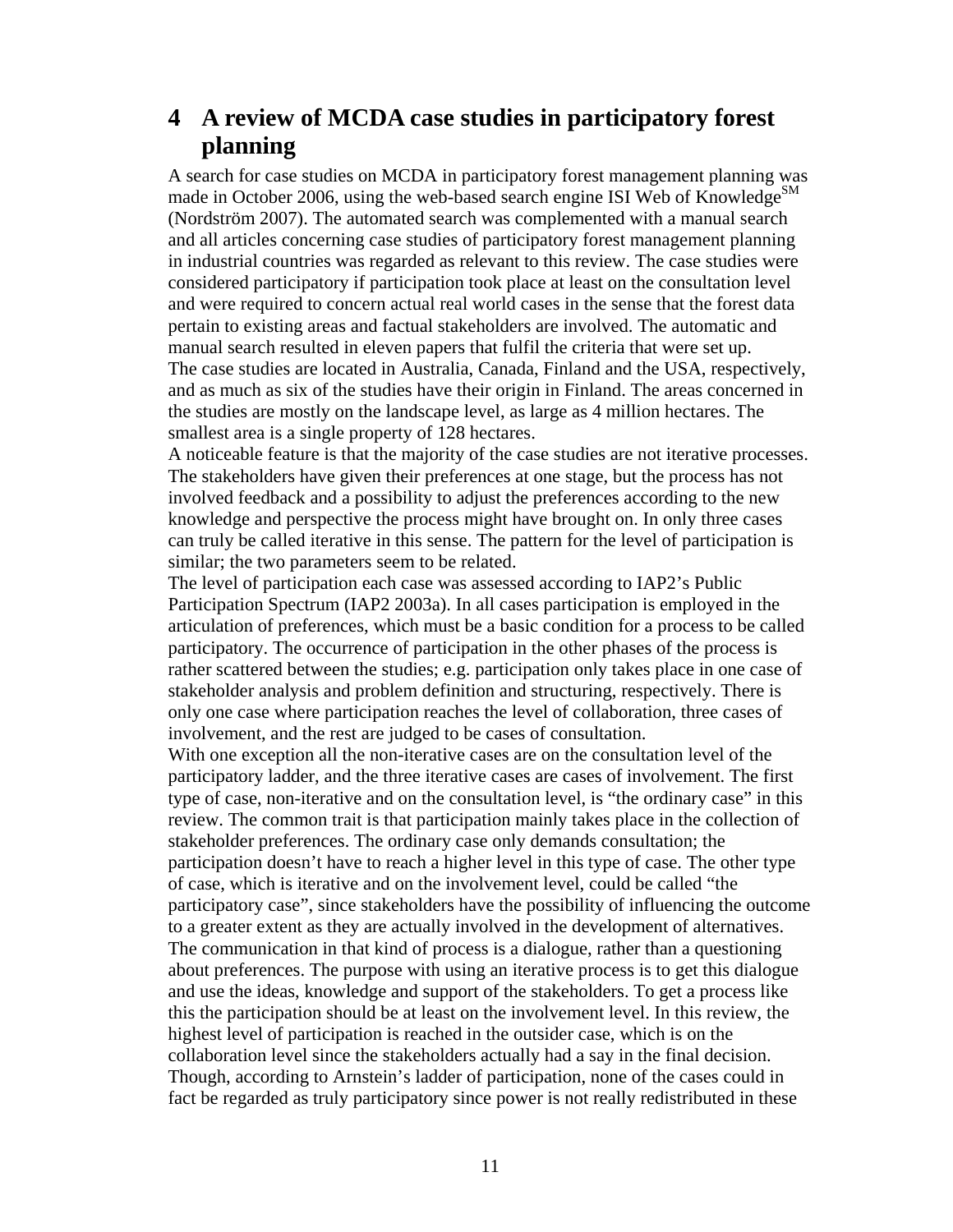<span id="page-13-0"></span>processes in the way Arnstein demands for a process to be called participatory; and the distribution of power is an interesting and important issue in participatory processes. A redistribution of power enhances the motivation and possibility for social learning; participation becomes an end in itself, not just a means for gaining temporary acceptance of decisions (Buchy and Hoverman 2000).

# **5 Conclusions**

The literature on participatory planning identifies several key factors for a good participatory process, e.g. the following list compiled from experience of public participation in forest management issues (Duinker 1998, in (Chambers and Beckley  $2003$ ):

- 1. Openness, fairness, and inclusiveness in selection of participants;
- 2. Clear mandate and purpose;
- 3. Professional design and implementation;
- 4. Informal but structured process;
- 5. Design for positive-outlook problem-solving to elicit collective solutions;
- 6. Variety of techniques for eliciting input;
- 7. Clear influence on decision making;
- 8. Sufficient time and supporting technical resources;
- 9. Keeping decision makers informed throughout; and
- 10. Reasonable and realistic expectations.

MCDA is here suggested as one instrument for the kind of fair and transparent processes advocated by Duinker (1998). It offers a number of clearly defined steps through which the participatory process could proceed. Still it offers much leeway in the choice of specific techniques to be employed in each step.

However, forestry appears to have a long way to go before participation becomes a standardized procedure. The case studies reveal that participatory process is limited to the consultation and involvement levels. There are several possible explanations for this. Participatory processes are expensive and tend to get more difficult to manage with a higher level of participation. Participation is a new phenomenon that has to compete with more established procedures for decision making; there is a lack of knowledge and experience of participatory processes. But is it also possible to discern a power perspective? According to such a view, a more cynical reason for choosing a lower level of participation would be reluctance to share power. Participation could be used to create the impression that the decision maker cares about the opinions of other stakeholders and the public, when the intention is to gain support for implementing the final decision.

Participatory forest management planning processes have been mainly conducted on state owned land; there is a need for studies about participatory planning with private forest owners and other stakeholders. The case studies reveal a gap between experts and practitioners in this field. With the vision of SFM ahead, the time must be ripe to try out participatory forest management planning with MCDA in practice.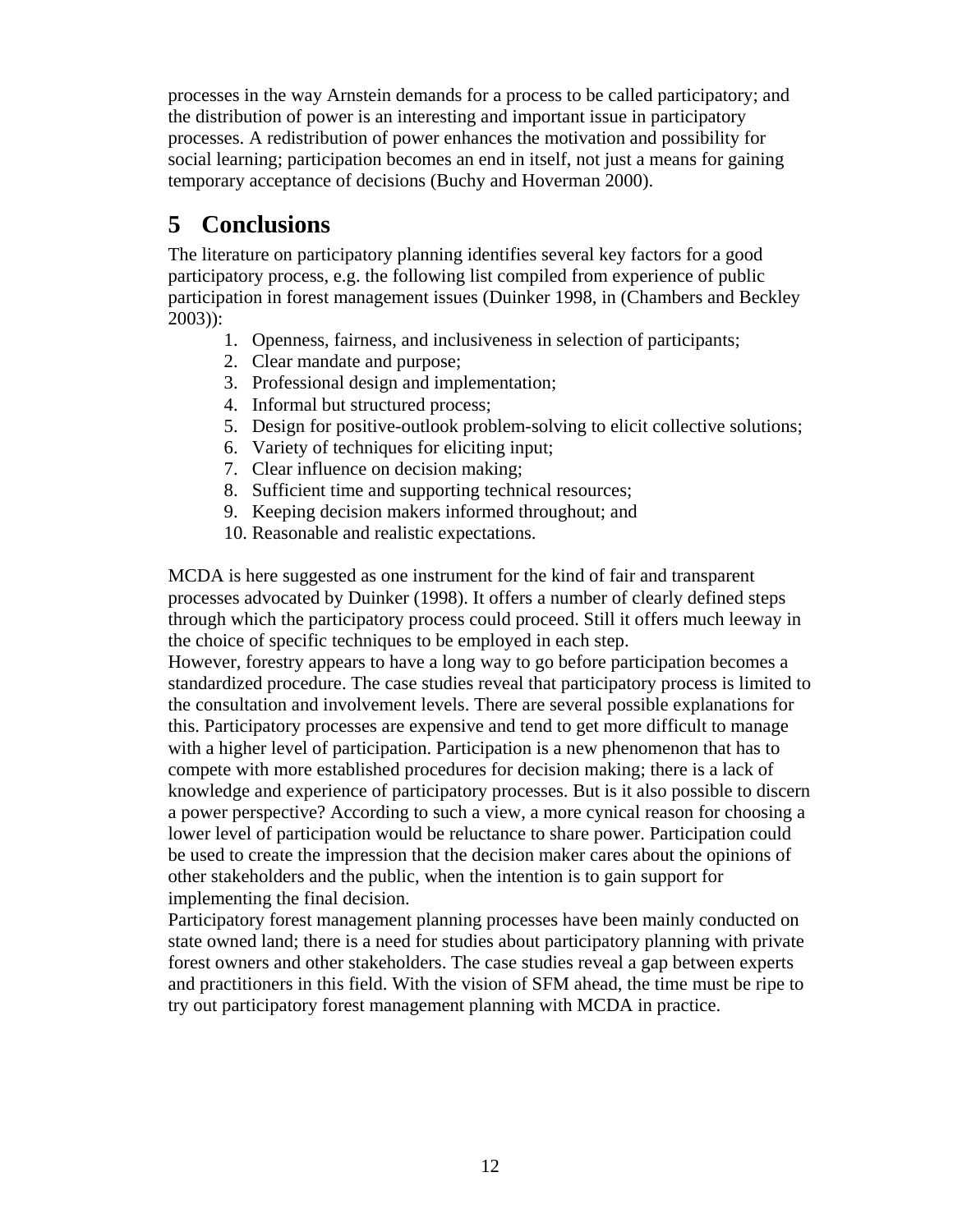### <span id="page-14-0"></span>**References**

Ananda, J. & Herath, G. 2003b. The use of Analytic Hierarchy Process to incorporate stakeholder preferences into regional forest planning. *Forest Policy and Economics* 5: 13-26.

Angelstam, P., Persson, R. & Schlaepfer, R. 2004. The sustainable forest management vision and biodiversity – barriers and bridges for implementation in actual landscapes. *Ecological Bulletins* 51: 29-49.

Anon. 1996. The World Bank Participation Sourcebook. The World Bank, NewYork.

Anon. 2003a. IAP2 Public Participation Spectrum. <http://www.iap2.org/associations/4748/files/spectrum.pdf>

Anon. 2003b. The IAP2 Public Participation Toolbox. <http://iap2.org/associations/4748/files/toolbox.pdf>

Arnstein, S.R. 1969. A ladder of citizen participation. *Journal of American Institute of Planners* 35(4): 216-224.

Belton, V. & Stewart, T. 2002. Multiple Criteria Decision Analysis: An Integrated Approach. Kluwer Academic Publishers, Massachusetts.

Berkes, F. 1994. Co-management: Bridging the Two Solitudes. Northern Perspectives 22(2-3): 18-20.

Buchy, M., & S. Hoverman. 2000. Understanding public participation in forest planning: a review. Forest Policy and Economics 1:15-25.

Campbell, T. 1996. Co-management of Aboriginal Resources. *Information North* 22(1), [http://arcticcircle.uconn.edu/NatResources/comanagement.html.](http://arcticcircle.uconn.edu/NatResources/comanagement.html)

Chambers, F.H. & Beckley, T. 2003. Public involvement in sustainable boreal forest management. In Burton, P.J., Messier, C., Smith, D.W. & Adamowicz, W.L. (eds), Towards sustainable management of the boreal forest. NRC Research Press, pp. 113- 154.

Hunter, I. & Bird, P. 1997. Experience with participatory forest management (PFM) in the tropics. *EFI Proceedings* 14: 177-186.

Kouplevatskaya-Yunusova, I. & Buttoud, G. 2006. Assessment of an iterative process: The double spiral of re-designing participation. *Forest Policy and Economics* 8: 529-541.

Lahdelma, R., Salminen, P. & Hokkanen, J. 2000. Using multicriteria methods in environmental planning and management. *Environmental Management* 26:595-605.